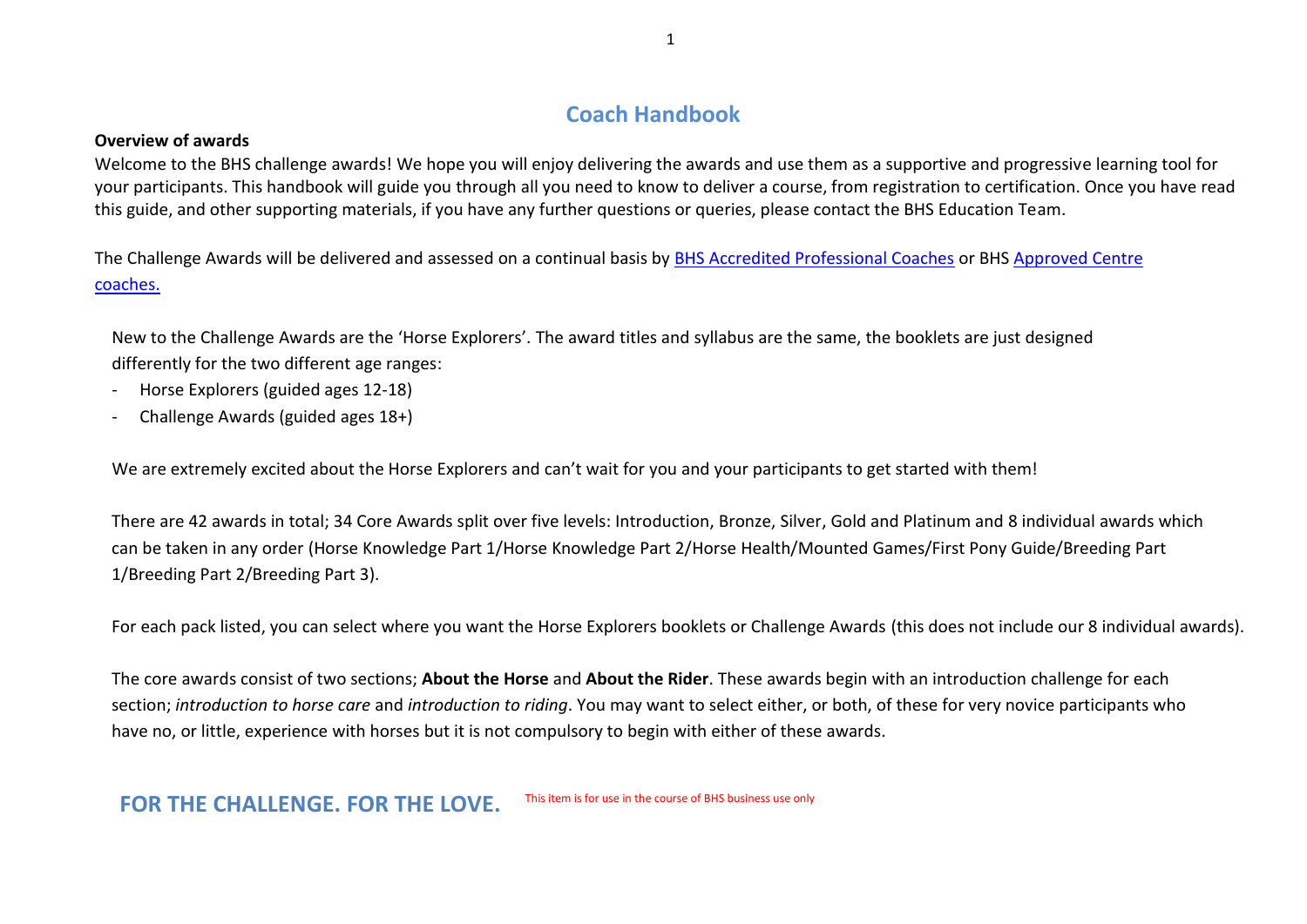Each of the **About the Horse** and **About the Rider** sections encompass four topics, covering a broad range of knowledge and skills for stable management and riding.



**KNOWING** 

**YOUR HORSE** 

Understand how to look after horses by developing your knowledge of basic anatomy and feeding. Know why they need to be fit and healthy for the activities you do together.



Enhance your special relationship with horses. Understand the best way to keep them in a healthy condition by developing your grooming skills and knowledge of horse psychology.



Develop techniques to boost your confidence when handling horses. Enhance your skills fitting tack correctly and comfortably, and loading a horse so you can go out and have fun together.

# **About the Rider -Introduction to riding**

#### **LUNGEING YOUR HORSE**



Lungeing is important to horse health, fitness and happiness. Challenge yourself to lunge the horses you look after safely and with confidence.



Build your flexibility, balance and all round physical and mental fitness. Improve your riding experience, confidence and core strength, as well as the welfare of the horses you ride.



**BRONZE SILVER GOLD PLATINUM** 

Improve your balance and position. Develop a feel for all the horses you ride by practicing school movements and riding without stirrups.



Take on the challenge of leaving the ground. Improve your riding knowledge and develop your jumping skills, from riding over poles to jumping a small course of fences in balance and harmony.





Gain the confidence and skills to ride safely on roads and when out and about. Know how to plan routes and prepare yourself and your horse to enjoy the countryside.

# FOR THE CHALLENGE. FOR THE LOVE. This item is for use in the course of BHS business use only

**About the Horse - Introduction to horse care**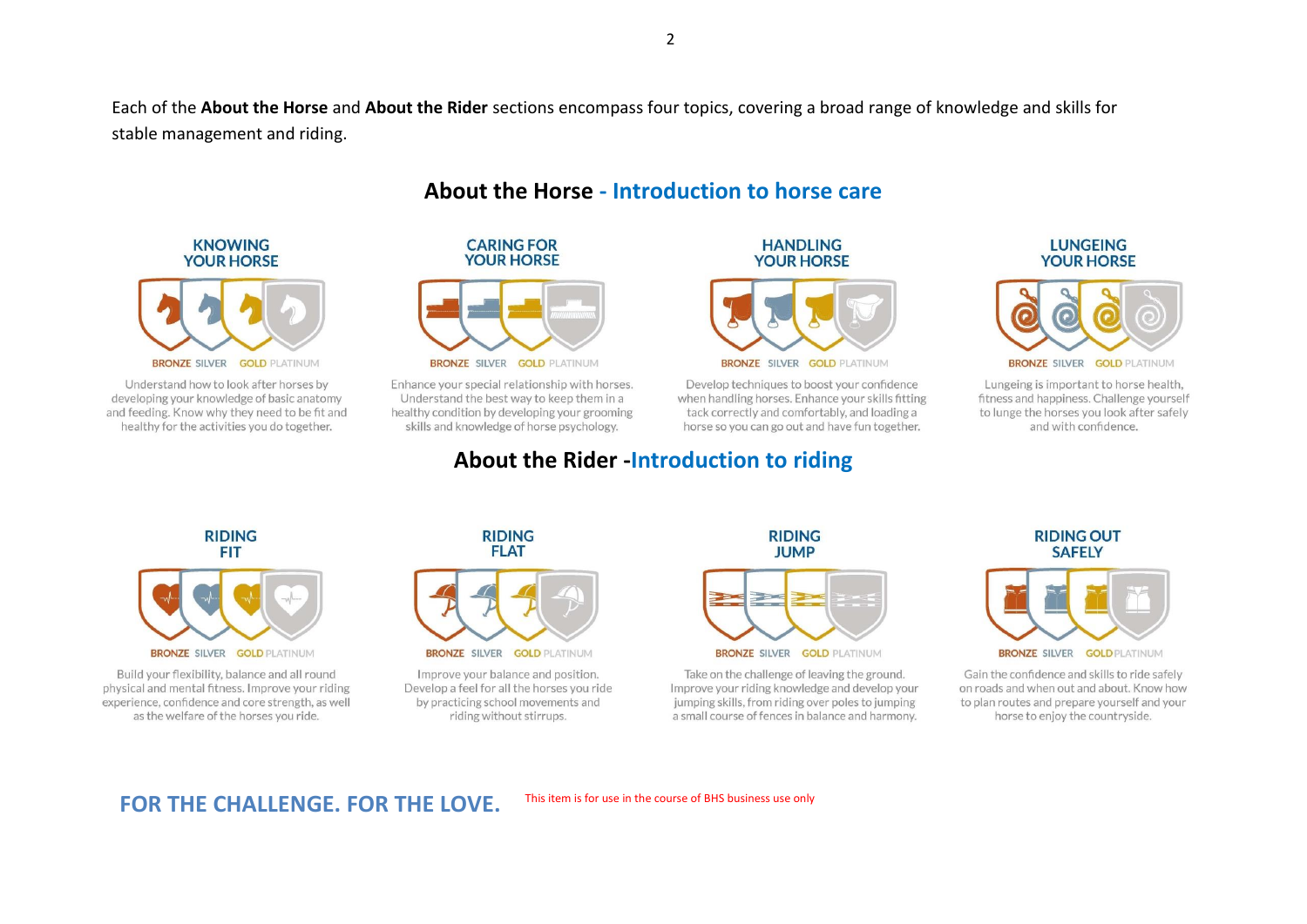







FOR THE CHALLENGE. FOR THE LOVE. This item is for use in the course of BHS business use only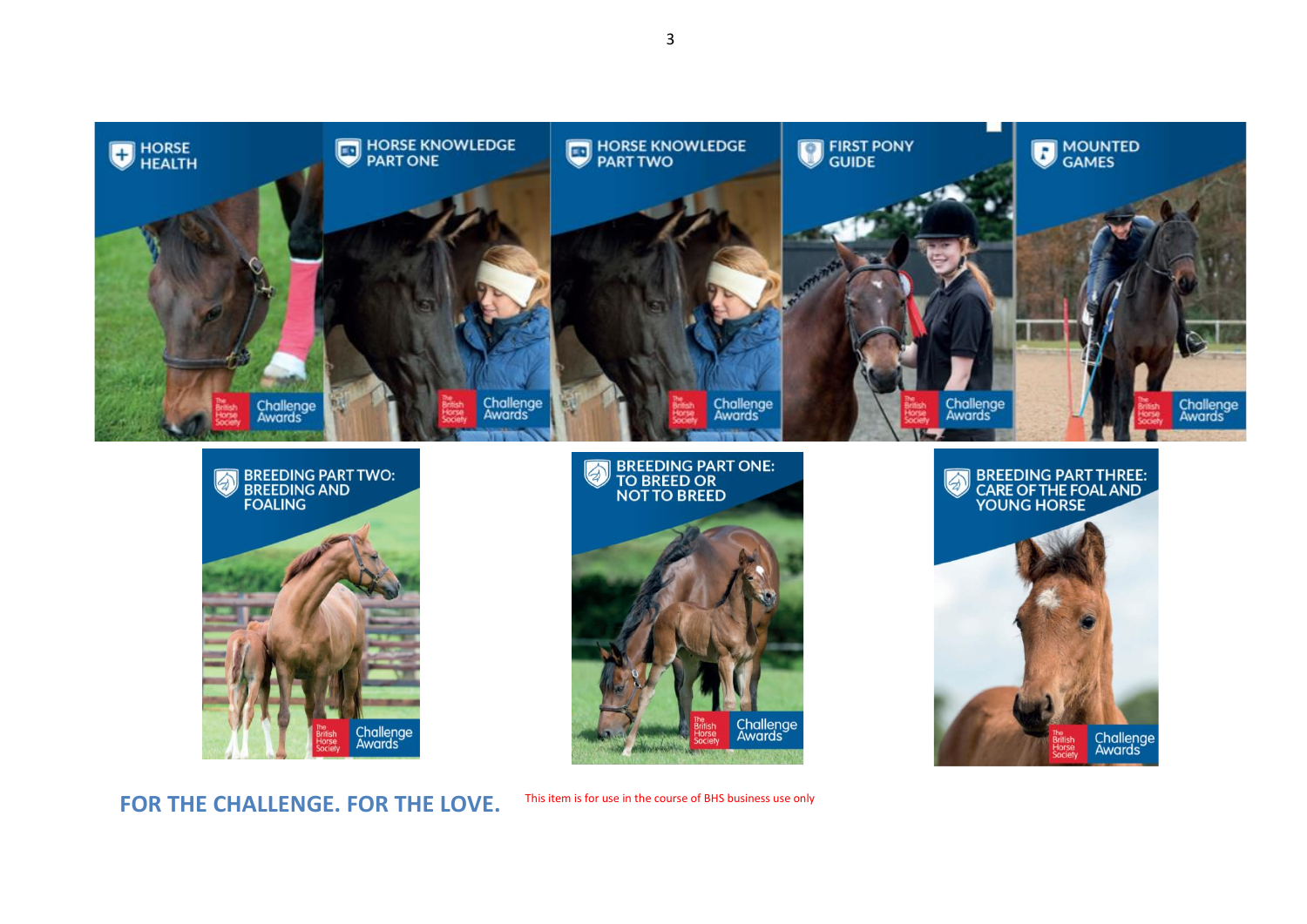#### **Horse Health**:

- A must for every horse owner or anyone who spends a lot of time around horses! It would also be beneficial for those training towards their BHS Stage assessments. This award includes recognising a range of common health conditions that can affect horses and ponies, first aid procedures and gives participants an opportunity to practise basic treatments and procedures.

## **Horse Knowledge (Part 1 and Part 2):**

- A progressive two-part theory course, that can be delivered entirely in a classroom setting! Participants receive two booklets to work through and there are PowerPoint presentations for coaches to accompany each topic. The Horse Knowledge awards provide a solid foundation for participants to progress onto the Bronze About the Horse challenge awards where they can focus on developing their practical skills.

## **First Pony Guide:**

- Ideal to help anyone thinking about taking the plunge and getting themselves or their child that first horse or pony! Delivered through a combination of theory and practical sessions participants will be introduced to the basics of looking after a pony such as potential costs, livery options, and daily care through to essential practical skills such as safe handling, mucking out and tacking up.

## **Mounted Games:**

- A fun practical award that will introduce participants to the world of games on horseback. No specialised equipment is required, and this award is suitable for all riders from novice through to experienced. Participants learn the skills required to take part in a variety of games and have fun along the way!

# **Breeding Challenge Awards:**

- Whether you are considering breeding from your own mare or just want to find out more about breeding horses in general, these challenge awards are a great place to start. There are three Breeding Challenge Awards in the series these can be completed starting with part one or you pick the one most relevant to you.

Part One – You will learn about the suitability of a mare for breeding, the knowledge and time required, the facilities required, and the potential costs involved.

**Part Two** – You will learn about how to choose a stallion, the required characteristics of the mare, how the mare is covered, how to care for the mare during pregnancy and the foaling process.

**Part Three** – You will learn about the care required from birth to three weeks, the care required from three weeks to weaning and the care required from weaning to two years.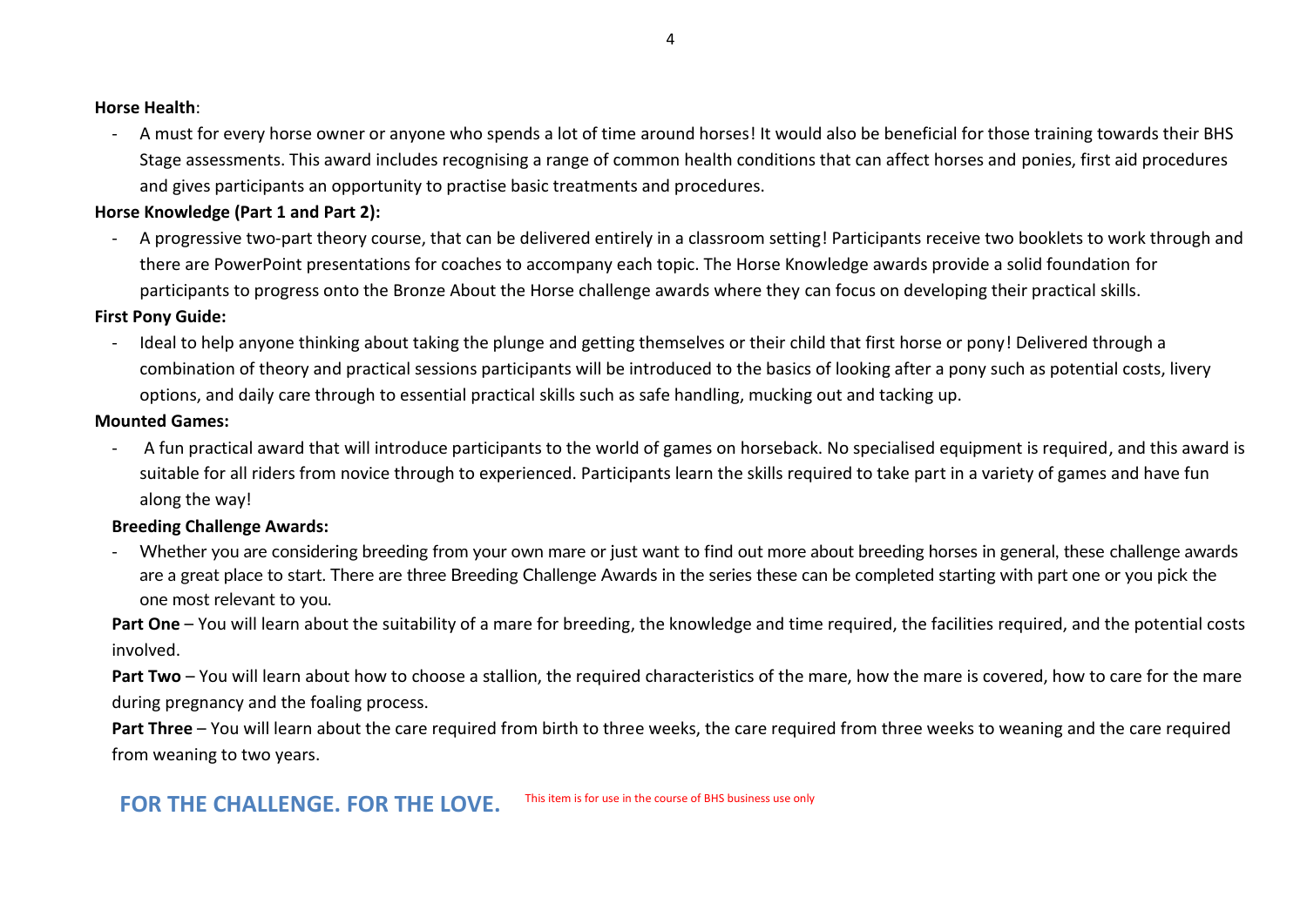#### **Taking the Awards**

How many awards your participant completes, or the order they complete the awards, are flexible depending on your participant's current experience, knowledge, skills and what they want to achieve. To allow you and your participants to achieve the most benefit, we recommend participants begin at introduction or bronze, and progress through silver, gold and then platinum; however, this is not compulsory, and they can enter a higher level if you and the participant feel this is suitable. You could work across the topics at each level (for example, all the About the Horse bronze awards before progressing though the silver topics). Alternatively, your participant can pick and mix the awards they would like to complete and tailor their course specific to the topics they have an interest in. There will be certificates issued for completion of a single award (for example, *lungeing your horse* bronze) and an enamel pin badge is awarded when a participant has completed all four topics within a level (for example, About the Horse bronze); so, all your participants will receive recognition of their achievement; whether they complete all challenge awards or pick and mix individual awards.

#### **Silver Ride Safe Challenge Award**

The Silver Ride Safe Challenge Award can be delivered at any BHS Approved Riding School or at the participant's own yard with their horse with an Accredited Professional Coach. The riding school or coach must have gone through the Silver Ride Safe training with a BHS Ride Safe Advisor before they can deliver the Silver Ride Safe to their candidates. Once you have received this training, you will then be able to deliver the training and complete the assessment with the participant\*

To become a Ride Safe Trainer, you must meet the following criteria:

- Hold the Ride Safe Award (or BHS Riding and Road Safety)
- Attendance at a Ride Safe training session.
- Minimum coaching qualifications of 'BHS Stage 3 Coach' and a 'BHS Accredited Professional Coach' membership (your coaching status must remain current for your Ride Safe Trainer status to be valid).
- Minimum coaching qualifications of 'BHS Stage 3 Coach' and a 'BHS Approved Centre Coach' membership (your coaching status must remain current for your Ride Safe Trainer status to be valid).

**\*TRAINING IS NOT REQUIRED TO DELIVER ANY OF THE OTHER CHALLENGE AWARDS.**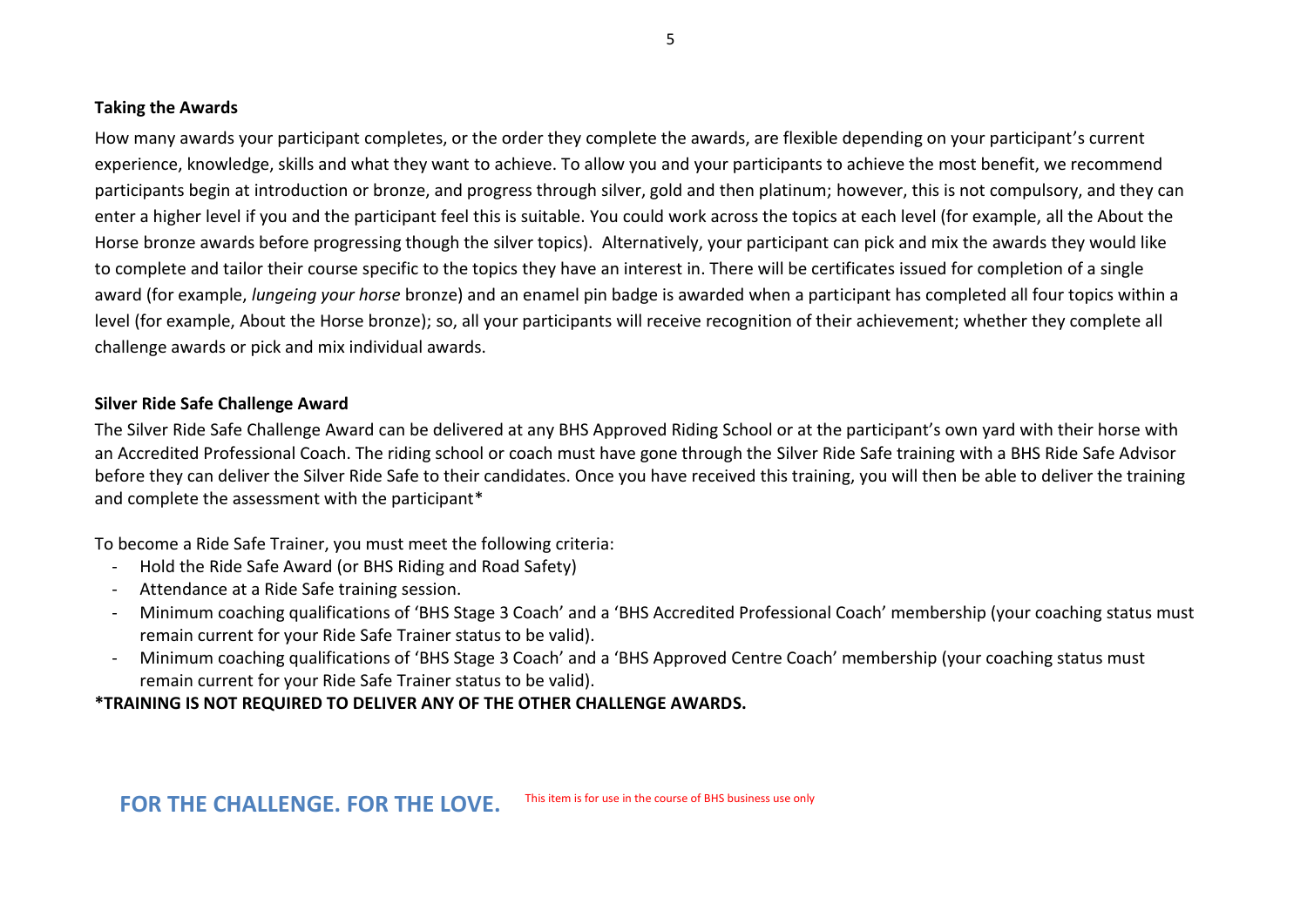#### **Certificate examples**



# FOR THE CHALLENGE. FOR THE LOVE. This item is for use in the course of BHS business use only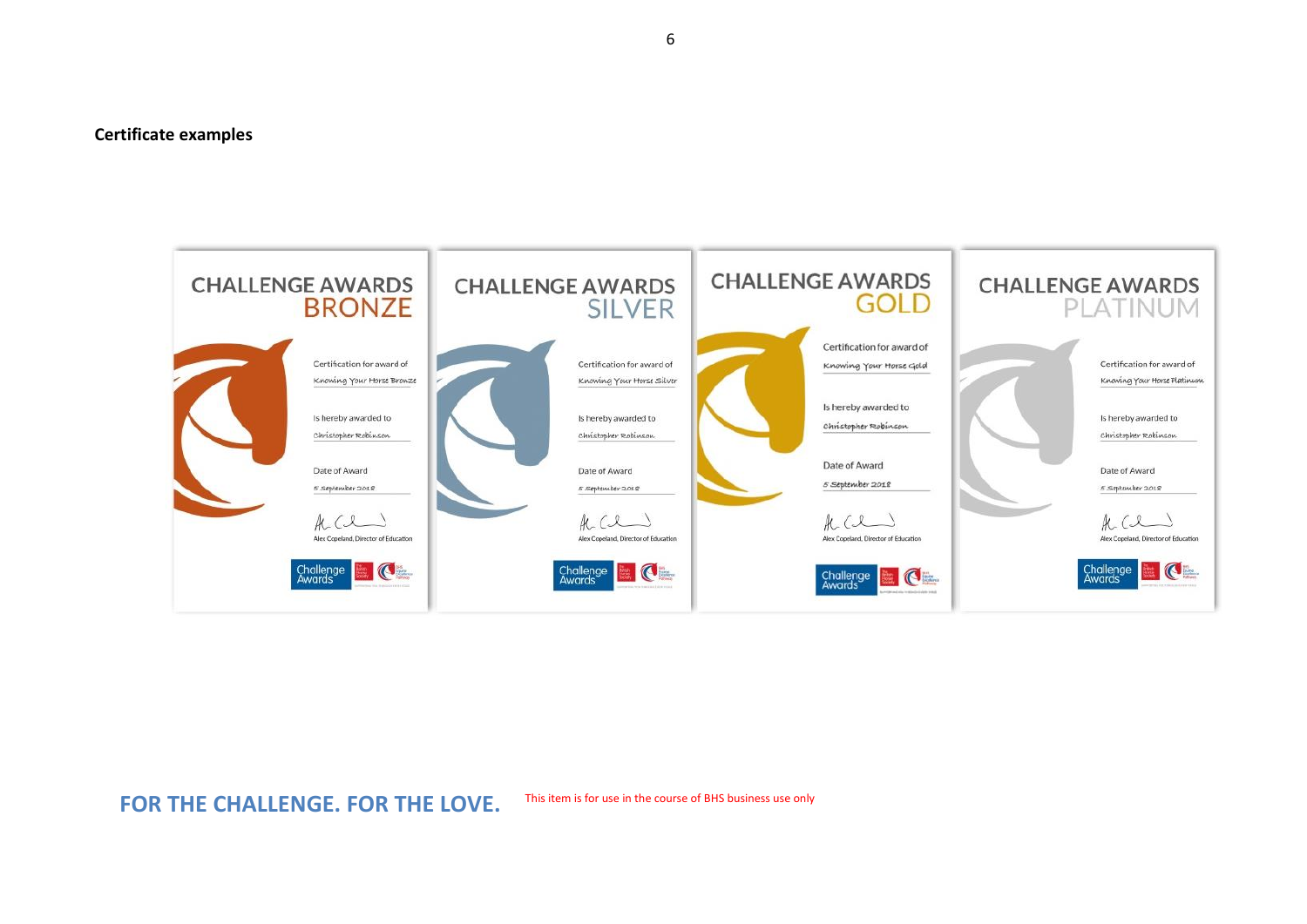#### **Where can I deliver the awards?**

You can deliver the awards within a BHS Approved Riding Centre or on a freelance basis. If you are freelance, the awards can be delivered at the participant's livery yard using the participant's horses (the livery yard does not have to be a BHS Approved Livery Yard), or at a British Riding Club grounds if delivering a course for a BRC group. However, if the participants do not have their own horses, or their horses are not suitable, the awards must **only** be delivered at a BHS Approved Riding Centre. You cannot deliver Challenge Awards within non-Approved riding centres with horses on the riding school licence. This includes clients with horses on a working livery or loan agreement with the riding school. If you are in doubt, please [contact us](https://pathways.bhs.org.uk/why-the-bhs/contact-us/) before you begin your course, and we will be happy to advise further.

Please note if any Accredited Professional Coach is training participants towards the challenge awards at a non- approved Riding Centre, the coach will be in breach of their BHS professional contract. Theory courses can be delivered in any appropriate classroom setting but if you are delivering it at a yard it must be a BHS Approved Centre.

#### **Eligibility for Awards**

All the Challenge Awards are open to anyone who wants to take part, they are not required to be BHS members. For any participants that are not already members of the BHS and would like to become a member, they can join online [\(www.bhs.org.uk/membership\)](http://www.bhs.org.uk/membership) or by calling the Membership team on 02476 840506.

There are no age restrictions to the Awards, please use your discretion as to the ability of your participant. You do also have the option to deliver the Pony Stars to any of your younger candidates! (under 12 years old).

# FOR THE CHALLENGE. FOR THE LOVE. This item is for use in the course of BHS business use only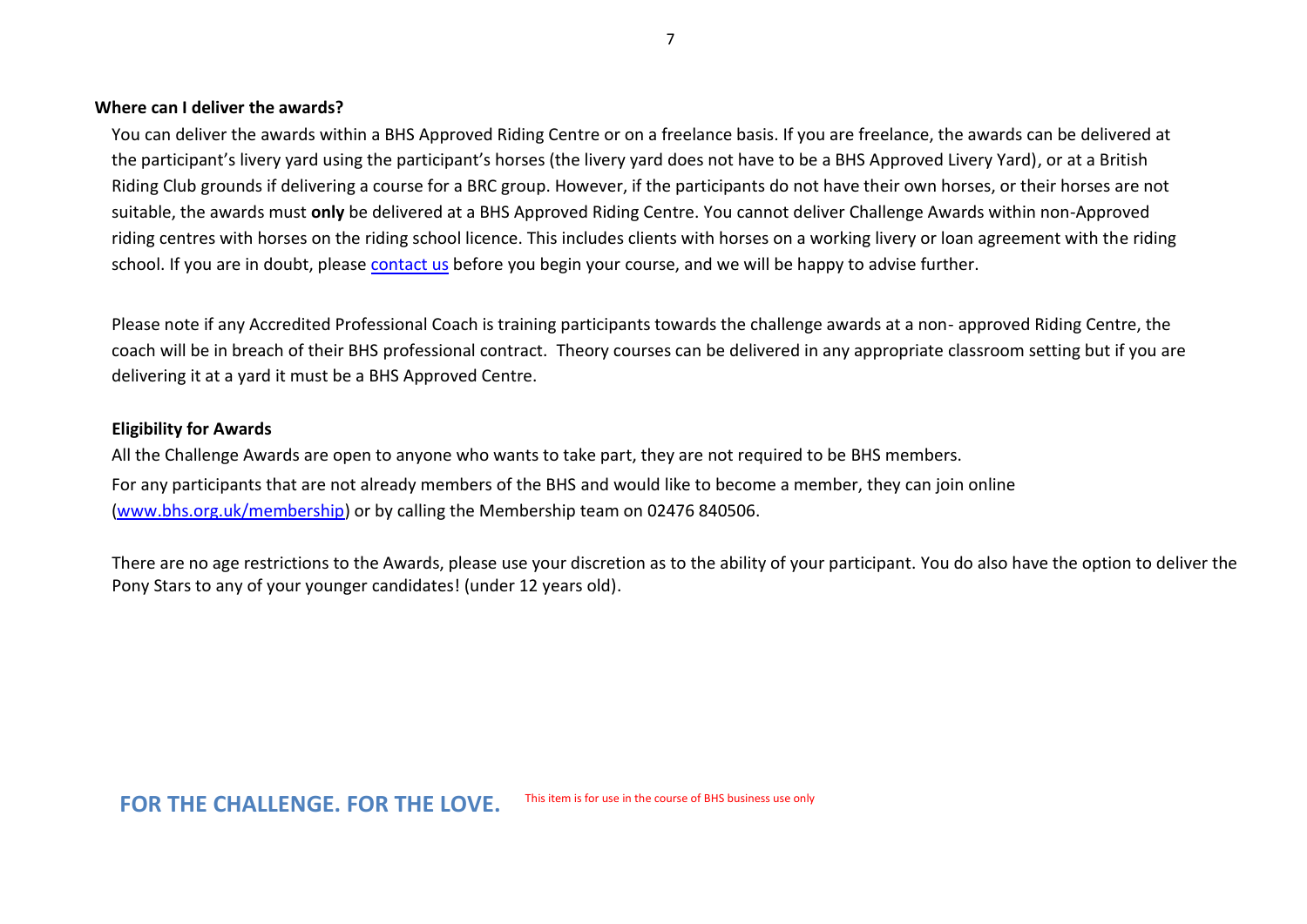8

#### **Support materials for you**

All the below support materials are available to download from the [BHS Accredited Professional Hub.](https://pathways.bhs.org.uk/accredited-professional-hub/)

### **1. Session plans**

We are here to support you as much as we can and we have produced a series of session plans for each award, to provide suggestions and ideas for the content to include in your sessions. Following a session plan is not compulsory, and we encourage you to adapt them to suit your participants, the facilities, time of year and horses available to you. You should expect and plan to spend more time on some areas, or repeat sessions, to build participant confidence and allow them time to achieve the skills required for the task – remember there are no time restraints or time limits.

Within the riding plans there are several suggestions for suitable exercises to help develop and progress your riders over several sessions. Emphasis in the riding awards should be on maintaining the rider's confidence and developing an independent seat. Correcting rider position should be the key focus in each lesson and developing the rider's awareness of their own positional strengths and weaknesses is crucial to helping them improve and achieve.

The session plans we have included can be delivered as a group or on a one to one basis. There are no minimum or maximum group sizes for the awards. This is left to your discretion and the facilities and equipment available to you.

# **2. Group exercises**

We have included a list of possible group exercises for each award. These are a mixture of practical group tasks that can be completed on the yard to facilitate your participants to work together and be part of a team, or discussions and debates to explore topics and scenarios in further detail. The ethos surrounding the challenge awards is of a community spirit, to encourage friendships and working together. It is essential to encourage collaboration as some of your participants may go on to own horses of their own and it is so important that they are encouraged to seek advice and work with professionals to care for their horse. We hope that by developing this mind-set during the Challenge Awards, it will stay with them as a best practice approach for the future.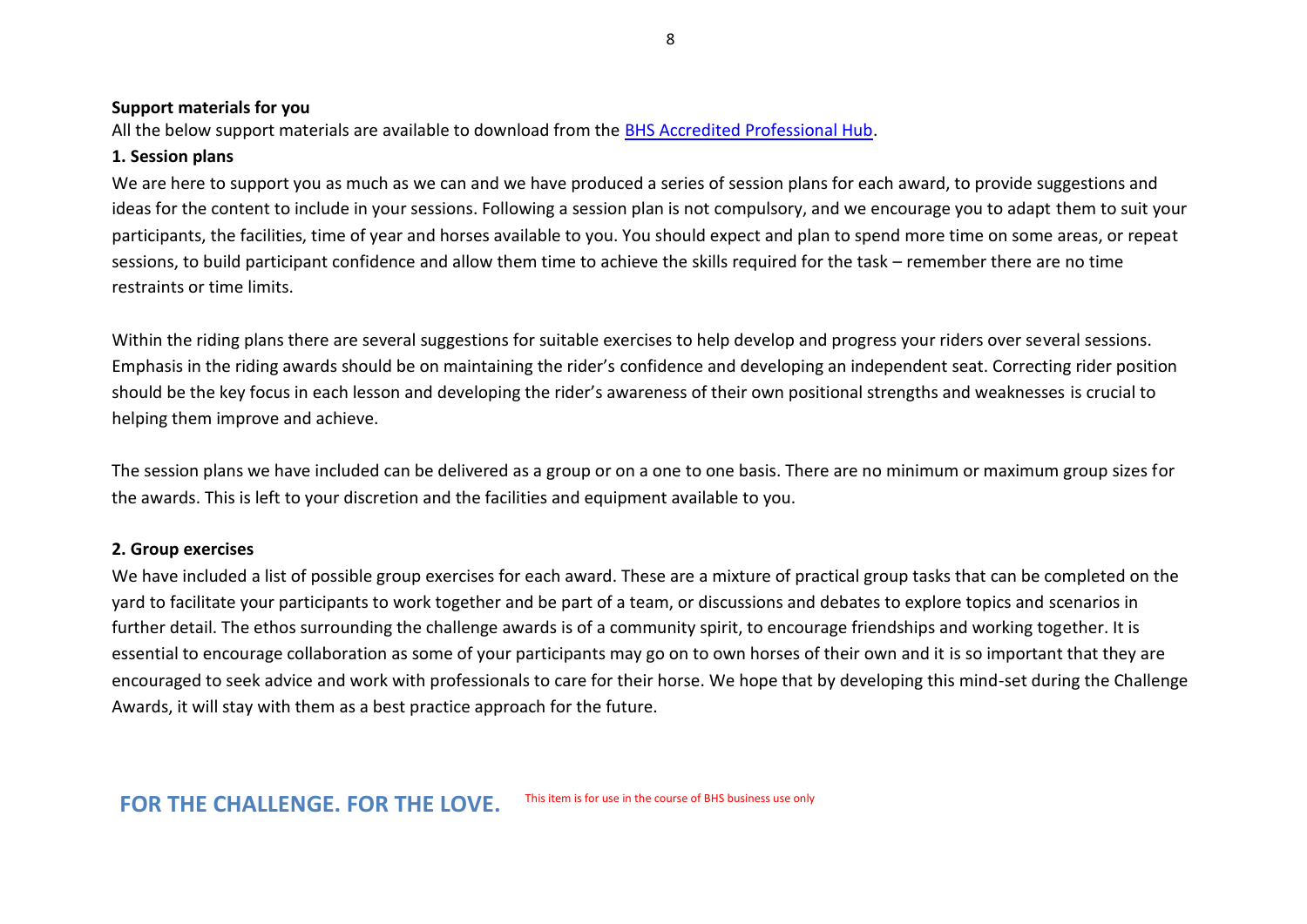#### **3. Feedback exercises**

We have also included a few different types of feedback sheet for your participants to use as and when you see fit. Not every session will require a self-evaluation or peer review, so again this is a resource you can pick up and use at your discretion. The first document is a self-evaluation form; titled *'How am I doing?'* This is a resource that will encourage discussion between yourself and the participant and is an ideal opportunity for you both to reflect on the progress made, discuss what they are doing well, and to collaboratively set targets for future sessions.

The second form is designed to encourage members of your group to give feedback on each other, titled *'Team mate feedback'*. You could use this for a practical activity where the participants work in pairs and can provide feedback to each other, or perhaps when it is only safe for one or two participants to carry out a certain task (for example, lungeing a horse) so this gives the other participants a role to play and to still be actively involved in the session.

The final evaluation form is the *'End of award feedback'* to be given to the learner once they have completed an award. This is the only evaluation form that we ask you to send the Equine Excellence Team after completion so that we can work towards constantly improving the awards and the resources provided. The learner can either pass the form to you to return to us, or they can send it direct to us.

Of course, if you would like to provide us with any feedback about the awards and resources, you are welcome to contact us at any time.

### **4. Checklist guidance notes**

At the end of each booklet there is an award checklist that identifies a combination of knowledge and skills the participants are required to demonstrate. There are guidance documents that will give you an indication of the level required for sign off, to avoid over assessing.

FOR THE CHALLENGE. FOR THE LOVE. This item is for use in the course of BHS business use only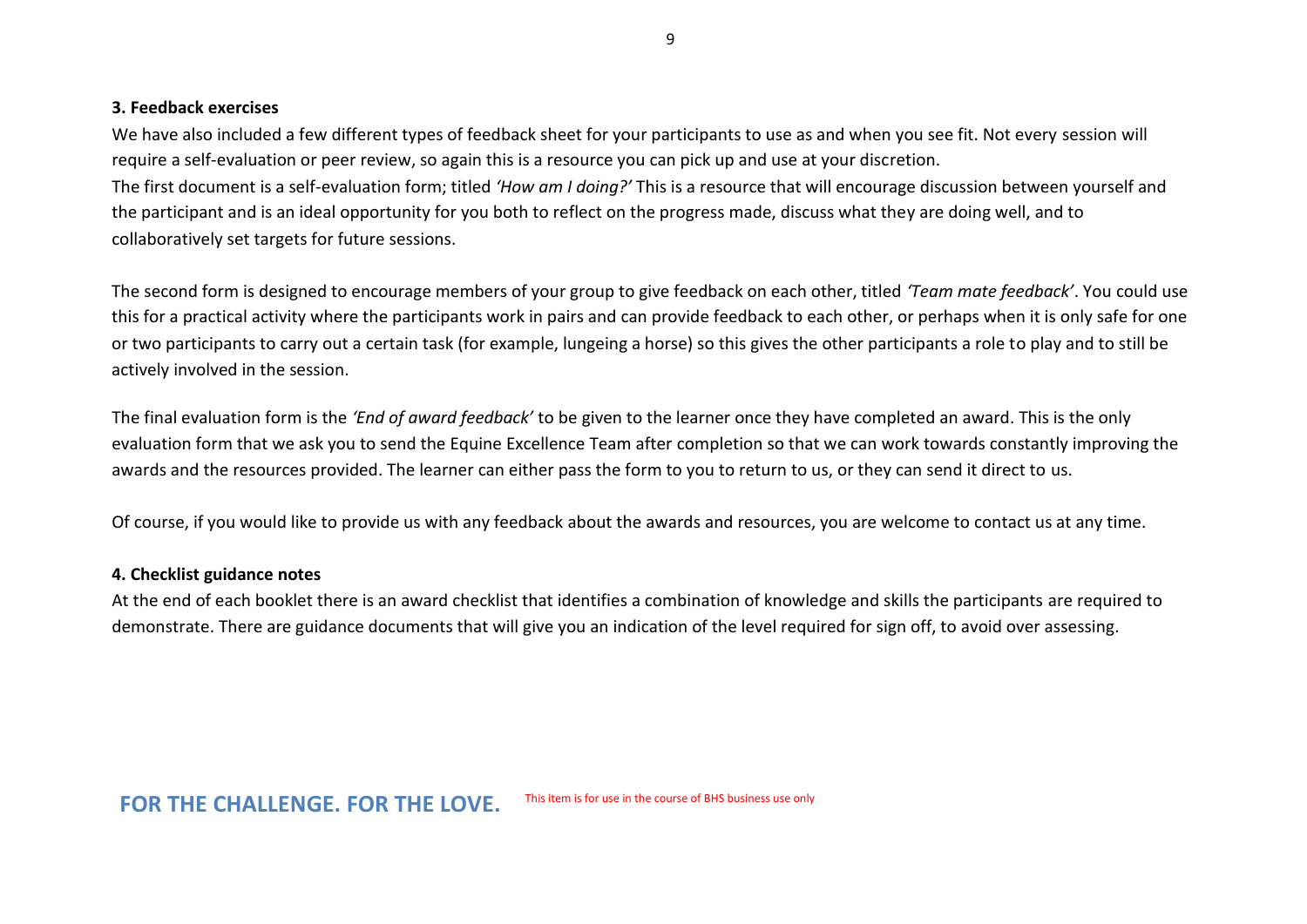#### **About the Horse**

The checklist criteria should be carried out adopting a safe technique, using suitable horses and ponies. Appropriate PPE should be always worn. Participants should be encouraged to work efficiently (although bear in mind these are not professional awards and as such, the participants do not need to work to industry speed) and to make sure their work space is clean and tidy e.g. skipping out before working in the stable.

#### **About the Rider**

The focus is on the position and balance of the rider with the emphasis on working towards developing an independent seat. Participants are not expected to work their horse in an outline or to be able to improve the horse's way of going; if they are not detrimental to the horse, they are able to pass the awards.

#### **5. PowerPoint presentations**

For the Horse Knowledge awards there is a PowerPoint presentation to go along with each topic. These are available to download as one presentation covering the whole course or as individual topics.

#### **Information booklets for participants**

We will provide an information booklet for each award. These are not available to download but will be sent to you when you register a participant for an award. Each booklet will include lots of helpful advice, pointers, top tips, fun facts and home challenges for the participant to read through as they complete the course. The information booklet contains the award checklist at the back; this is the list of tasks/knowledge criteria you sign off as the participant completes the award. Once the participant has completed the award there is space for you to write some feedback.

Throughout the booklets there may be tips that direct the participant to download a free BHS leaflet from the website, watch a video in the [Education Resource Hub](https://pathways.bhs.org.uk/resource-hub/video-library/) or be familiar with finding [events in their area.](http://www.bhs.org.uk/bhs-in-your-area) Please help by becoming familiar with the website yourself (if you aren't already) so you can show them relevant pages or point them in the right direction.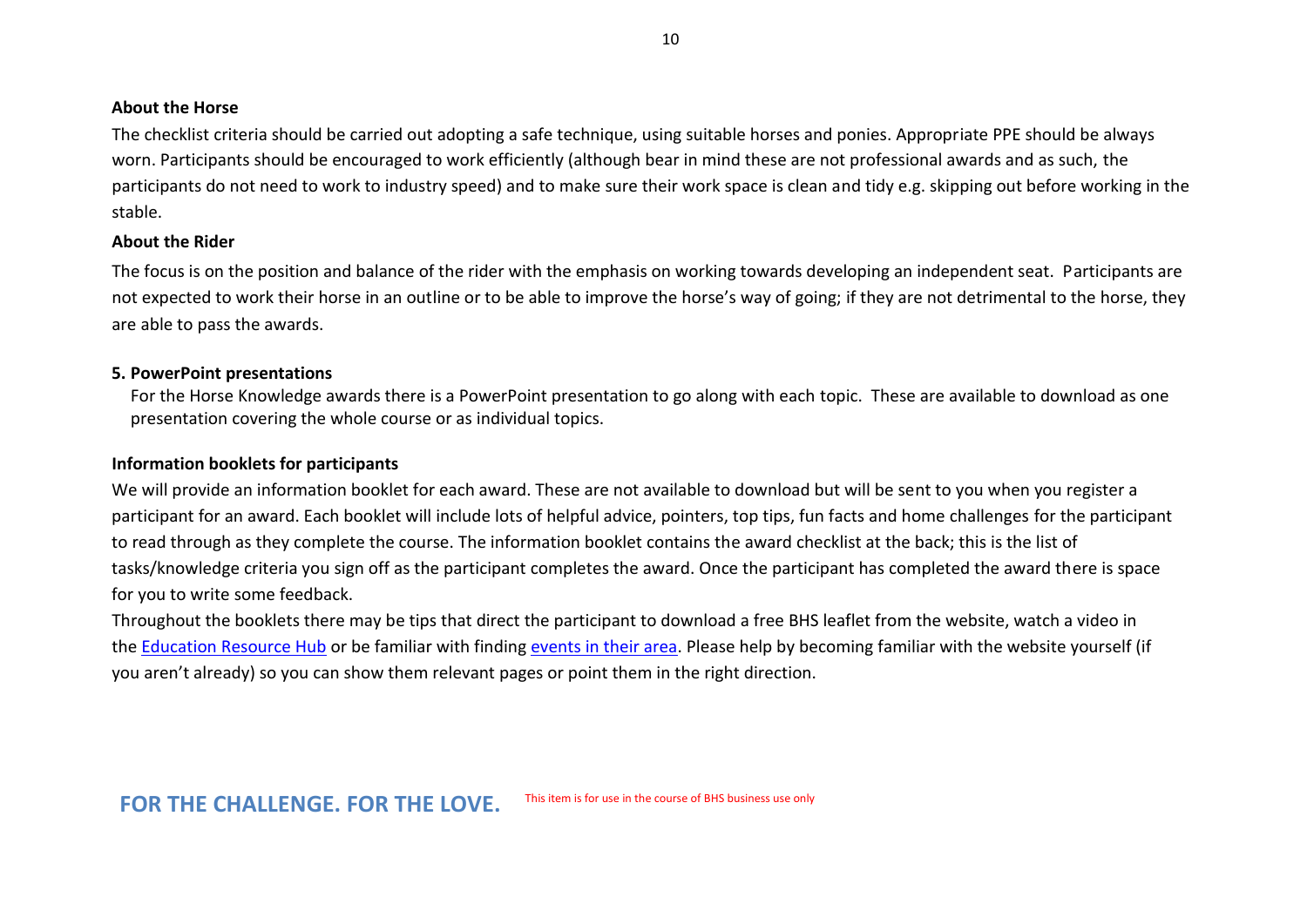#### **Health and Safety**

Time should be taken at the start of each session to cover health and safety rules and procedures and what to do in the event of an emergency. General housekeeping should be included in each session, especially if the participants are not familiar with the yard. Throughout each session participants should wear appropriate and correctly fitting Personal Protective Equipment (PPE) relevant to the task they are undertaking. Horses and ponies used for the course should be accustomed to novice people working around them and suitable for the tasks for which they are used. Equipment used should be in a good state of repair and safe to use.

#### **Risk Assessment**

We advise you carry out a risk assessment before each session and keep this on file. You are able to download a template risk assessment form from the BHS Cloud

#### **Suitability of horses**

The challenge awards are aimed at the recreational market, and as such, participants may already own a horse or pony. The Challenge Awards can be completed with the participant's own horse or with horses as part of a BHS Approved Centre. Horses should be of a suitable level and temperament for the tasks asked of them. There are no height restrictions for the type of horses or ponies used so please use your experience and discretion to match suitable horses or ponies to each participant (if the participant is not using their own). Bear in mind that no participant should be under, or over, horsed. If at any time you feel the welfare or safety of participant or horse is compromised during a session, please arrange for the horse to be swapped if possible or stop the session. If the participant is using their own horse have a friendly chat to them about why you have stopped the session and your concerns, as they may not understand what happened.

If candidates are using their own horse we do advise the horse should be over 4 years old. Don't forget to check over the equipment and tack they are using for suitability and safety before beginning a session.

Reminder: If you are an Accredited Professional Coach and have opted to include the insurance within your membership package, you are covered to coach riders on their own horses. The Care, Custody and Control cover also allows you to handle that horse during demonstrations as appropriate. Approved Centres must abide by their own riding school insurance conditions.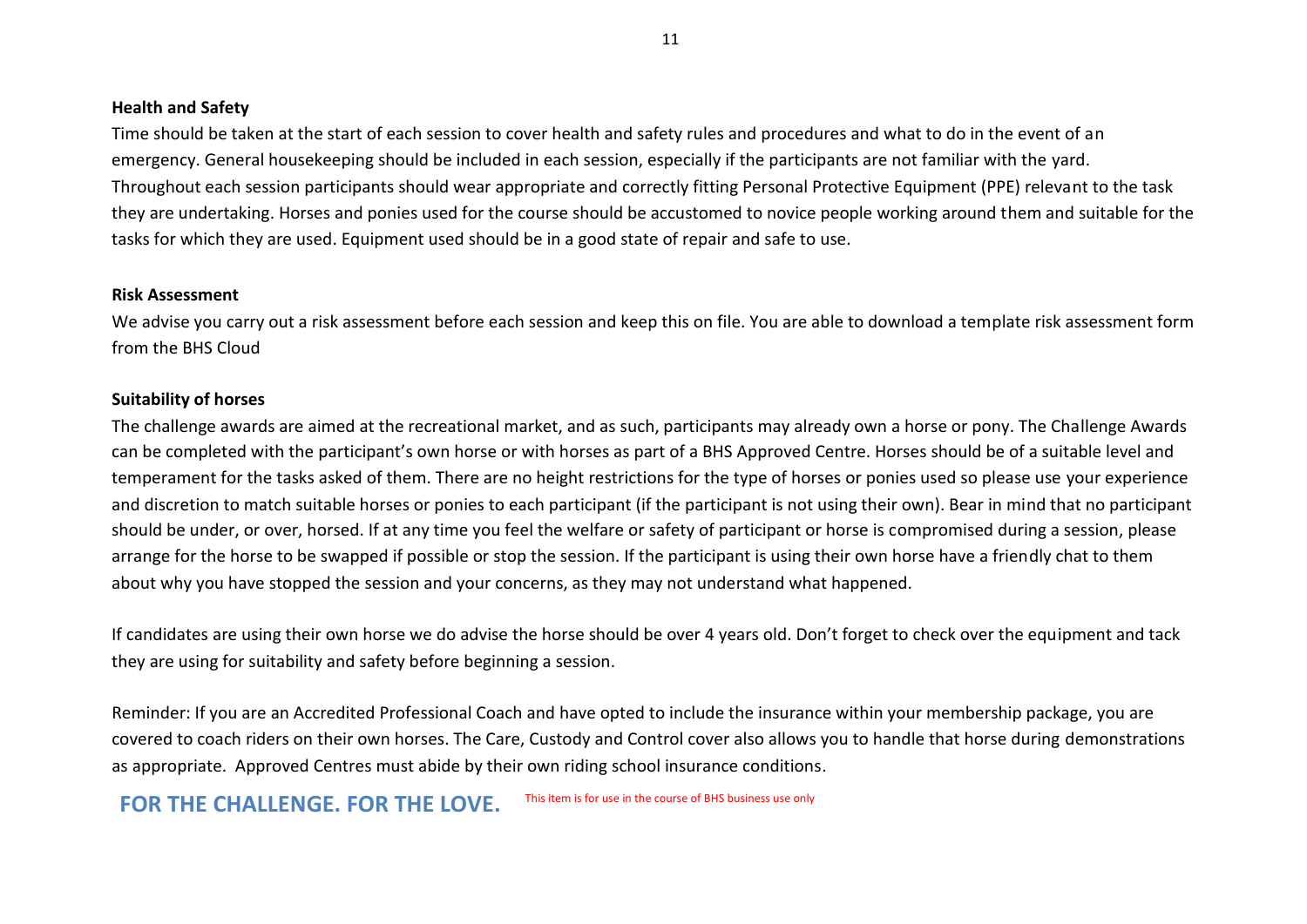#### **Award checklist sign-off**

You will purchase a participant information booklet for each award. Please distribute these to the participants as they begin each award. Each information booklet will include an award checklist which lists the skills and knowledge required to complete an award; think of it as a checklist of what the participant needs to do. Within the checklist will be space for you to date and sign when the participant has demonstrated competence for a practical task, or able to discuss a topic confidently. There is no time limit for a participant to complete an award so they can work through at a pace which suits them. We do not require you to set up formal assessments with the participants and the award checklist should be signed off on a continuous basis, as each task is completed. There is also not a requirement for the participant to be 'assessed' on an individual basis, for example, carrying out daily field checks could be done with a group, with each participant discussing their role, what they're looking for and observing. We don't expect you to take each participant out to the field individually.

- ✓ We recommend that any knowledge based topics take place in a practical setting with participants able to discuss the subject, or what is in front of them, in a relaxed environment
- $\checkmark$  Throughout each practical task, the participant should be observed carrying out safe procedures when working around or near the horse. If a safe procedure is not observed the participant would be deemed not yet competent and further training and guidance is required before you can sign off the checklist
- $\checkmark$  Where possible, participants should work with a variety of suitable horses. This will help them to build up their experience and confidence, and to recognise that every horse is different.

Once all the award checklist has been signed off, we encourage you to give feedback to the learner in the box provided. **Be positive**; highlight areas they did really well and they should be proud of, to encourage them to challenge themselves for the next award. Of course you will be giving verbal feedback throughout the course as a whole, but written feedback that can be filed and referred back to by the learner is always appreciated and will go a long way.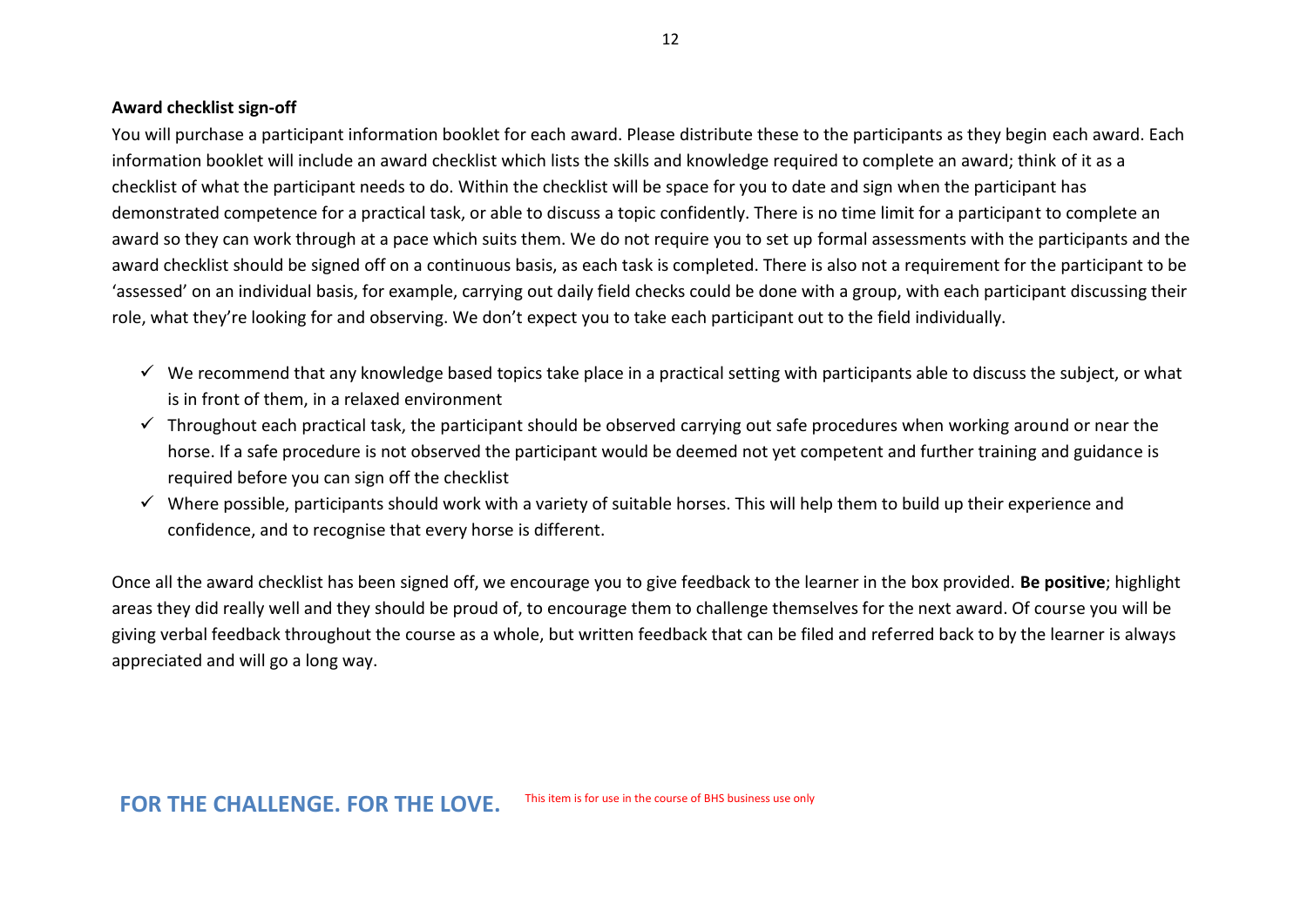#### **How to register participants for the Challenge Awards/Horse Explorers**

Packs are available from our online shop. Please note, this is a hidden web page with exclusive prices and discounts specifically for the use of Accredited Professional Coaches and Approved Centres. Please do not forward the link to anyone else for them to buy packs.

You don't have to provide any registration details for your participants, and they don't need to be members of the BHS to take part in the Challenge Awards. You, the coach, or a centre representative, can buy the packs for your participants by here. There are no restrictions on the number of packs you can buy with bulk buy discounts available (price list on page 13-17 of this document). You will be asked to fill in your Accredited Professional Coach or Approved Centre details and these will be checked against our records before the order is dispatched.

### **Claiming certificates and badges**

Certificates and badges are to be issued by you, the coach, upon completion of an award. An award is completed when all the criteria within the award checklist has been observed and signed off. These badges are included as part of the packs you can purchase online.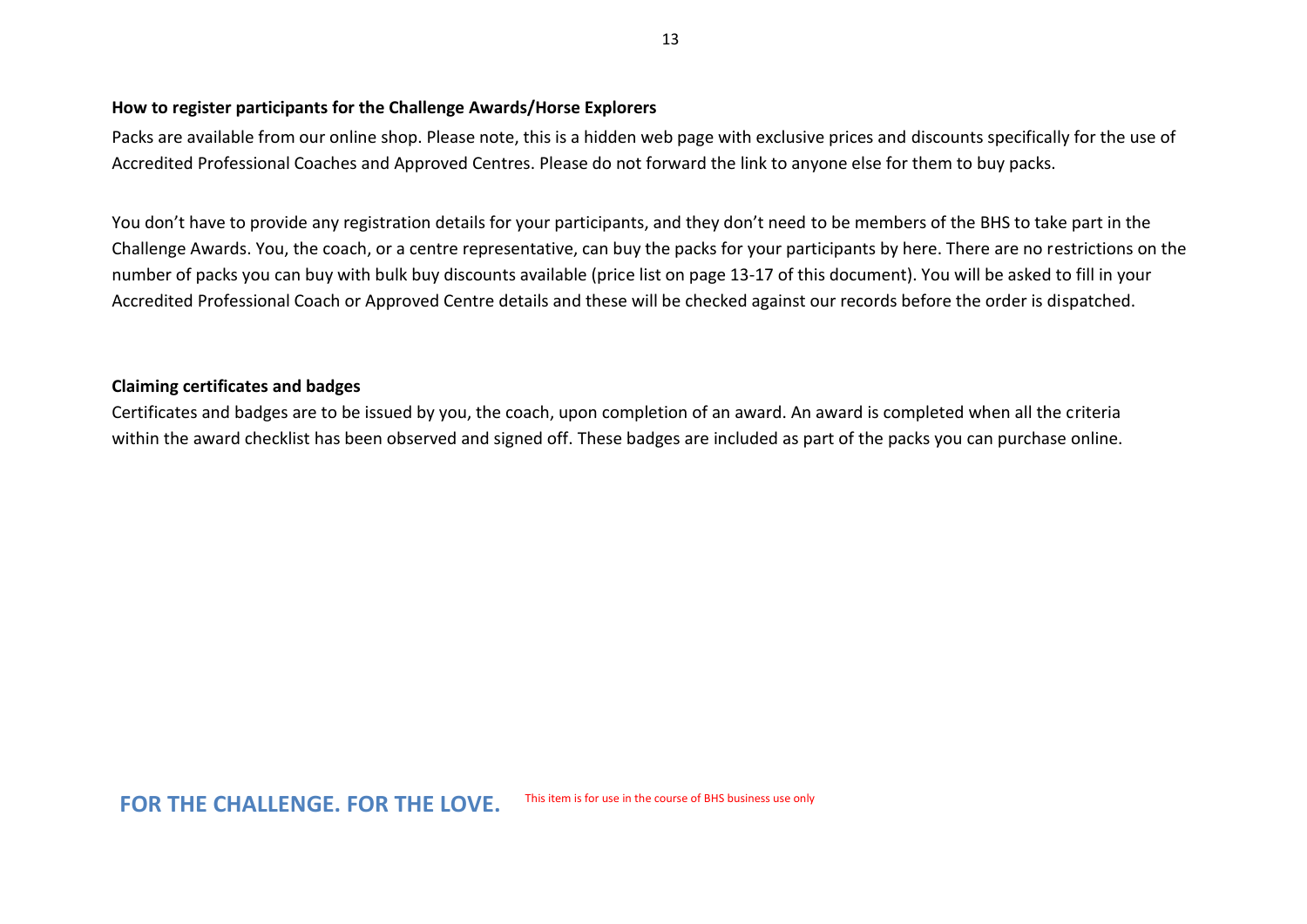The resource pack for the **About the Horse** awards includes:

- 1x Knowing your Horse Award booklet
- 1x Handling your Horse Award booklet
- 1x Caring for your Horse Award booklet
- 1x Lungeing your Horse Award booklet
- 4x certificates (one for each award)
- 1x About the Horse Badge

You select the level you want the pack for; Bronze, Silver, Gold or Platinum and the type of pack; Horse Explorers or Challenge Awards) **Price**

- Type of pack: Horse Explorers, Challenge Awards
- Level: Bronze, Silver, Gold, Platinum\*

\*Selection option for number of packs

**RRP of individual items is £23.00 (include P&P)** 

**Bulk buy your packs to save money:** 

| Quantity  | Price per pack | <b>Discount</b>     |  |
|-----------|----------------|---------------------|--|
| 10 - 24   | £21.50 each    | £1.50 off each pack |  |
| $25 - 49$ | £20.00 each    | £3.00 off each pack |  |
|           | £18.50 each    | £4.50 off each pack |  |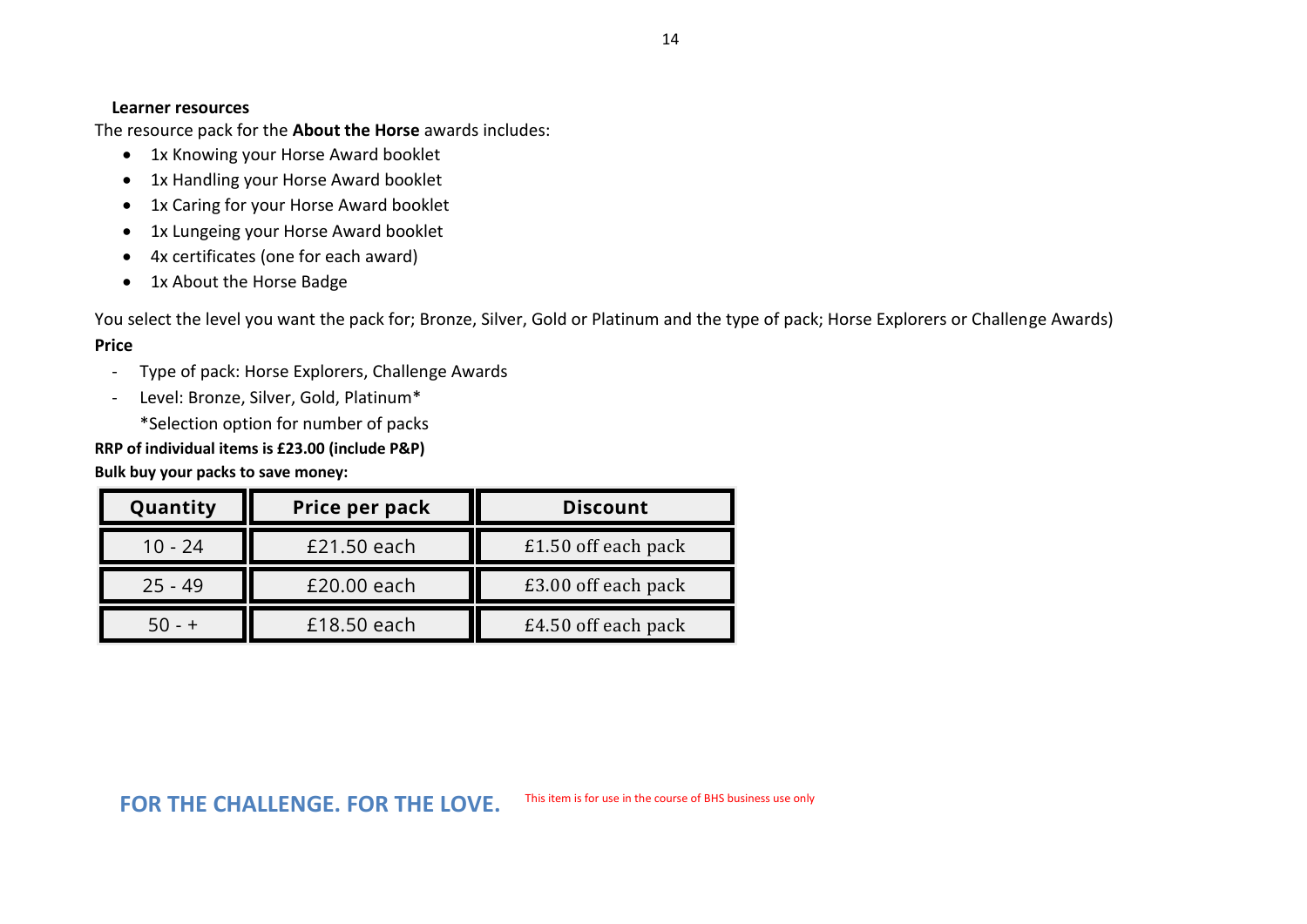The resource pack for the **About the Rider** awards includes:

- 1x Riding Fit Award booklet
- 1x Riding Flat Award booklet
- 1x Riding Jump Award booklet
- 1x Ride Safe Award booklet
- 1x Ride Safe Guide
- 4x certificates (one for each award)
- 1x About the Rider Badge

You select the level you want the pack for; Bronze, Silver, Gold or Platinum and the type of pack; Horse Explorers or Challenge Awards). **Price:**

- Type of pack: Horse Explorers, Challenge Awards
- Level: Bronze, Silver, Gold, Platinum\*

\*Selection option for number of packs

# **RRP of individual items is £27.50 (including P&P)**

# **Bulk buy your packs to save money:**

| Quantity  | Price per pack | <b>Discount</b>     |  |
|-----------|----------------|---------------------|--|
| $10 - 24$ | £25.00 each    | £2.50 off each pack |  |
| $25 - 49$ | £22.50 each    | £5.00 off each pack |  |
| $50 - +$  | £20.00 each    | £7.50 off each pack |  |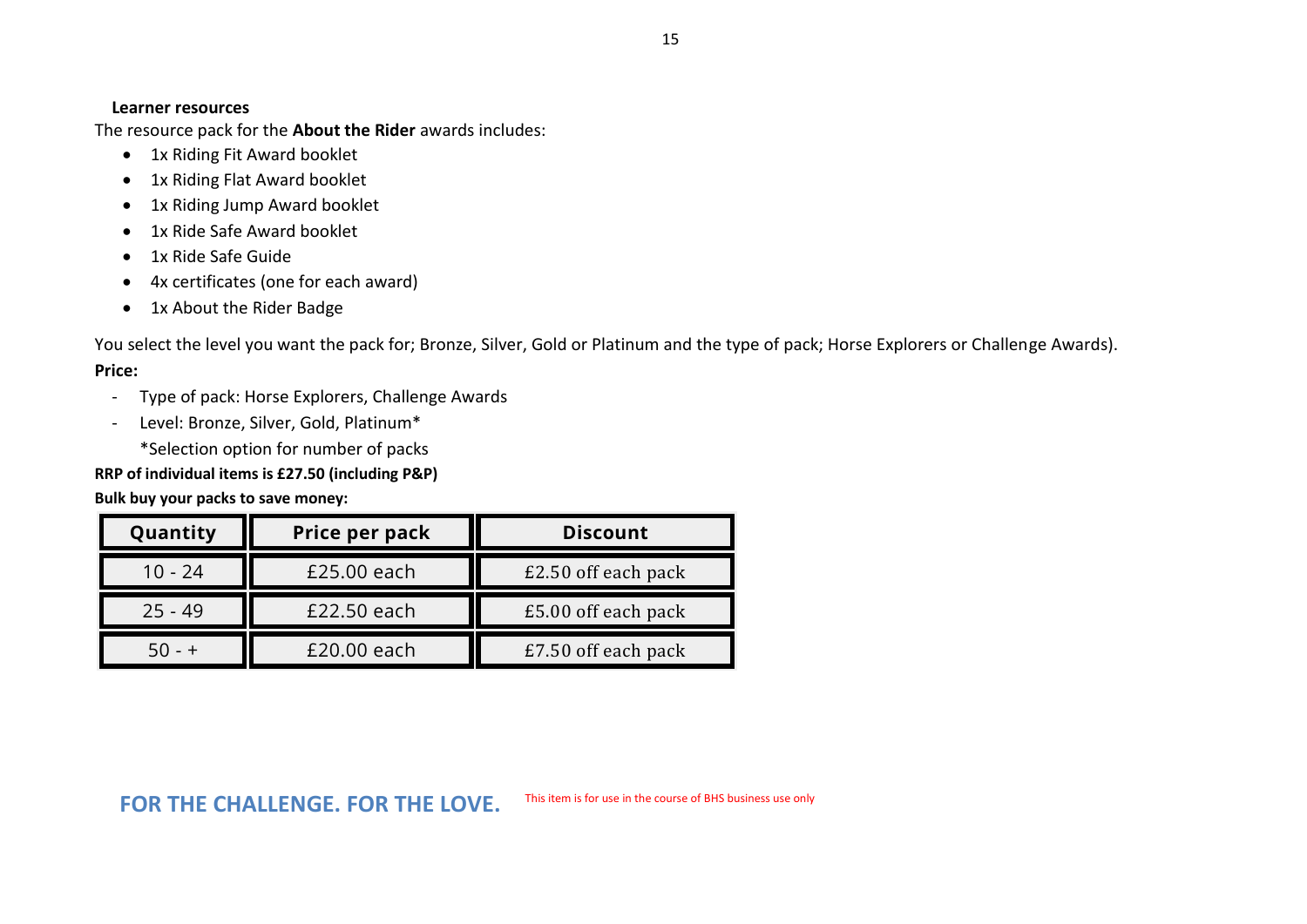The resource pack for the **Individual** awards includes:

- 1x Award booklet
- 1x certificate for award chosen

*(Please note if selected Silver Ride Safe if you will also receive the Ride Safe Guide)*

## **Price:**

Type of Award: Horse Explorers, Challenge Awards

Level: Starter Award, Bronze, Silver, Gold, Platinum

Selection options: If selected Starter Award-Horse Health, Horse Knowledge Part 1, Horse Knowledge Part 2, First Pony Guide, Mounted Games.\* If selected bronze, silver, gold, platinum- Caring for your horse, Knowing your horse, Handling your horse, Lungeing your horse, Riding fit, Riding flat, Riding jump, Ride Safe\*

Selection option for number of packs

**RRP of individual items is £6.00 (not including P&P) with the exemption of the Silver Ride Safe item is £12.00 (including P&P) Bulk buy your packs to save money (individual awards):**

| Quantity  | Price per pack<br><b>Discount</b> |                     |
|-----------|-----------------------------------|---------------------|
| $10 - 24$ | $£5.50$ each                      | £0.50 off each pack |
| $25 - 49$ | £5.00 each                        | £1.00 off each pack |
| $50 - +$  | $£4.00$ each                      | £2.00 off each pack |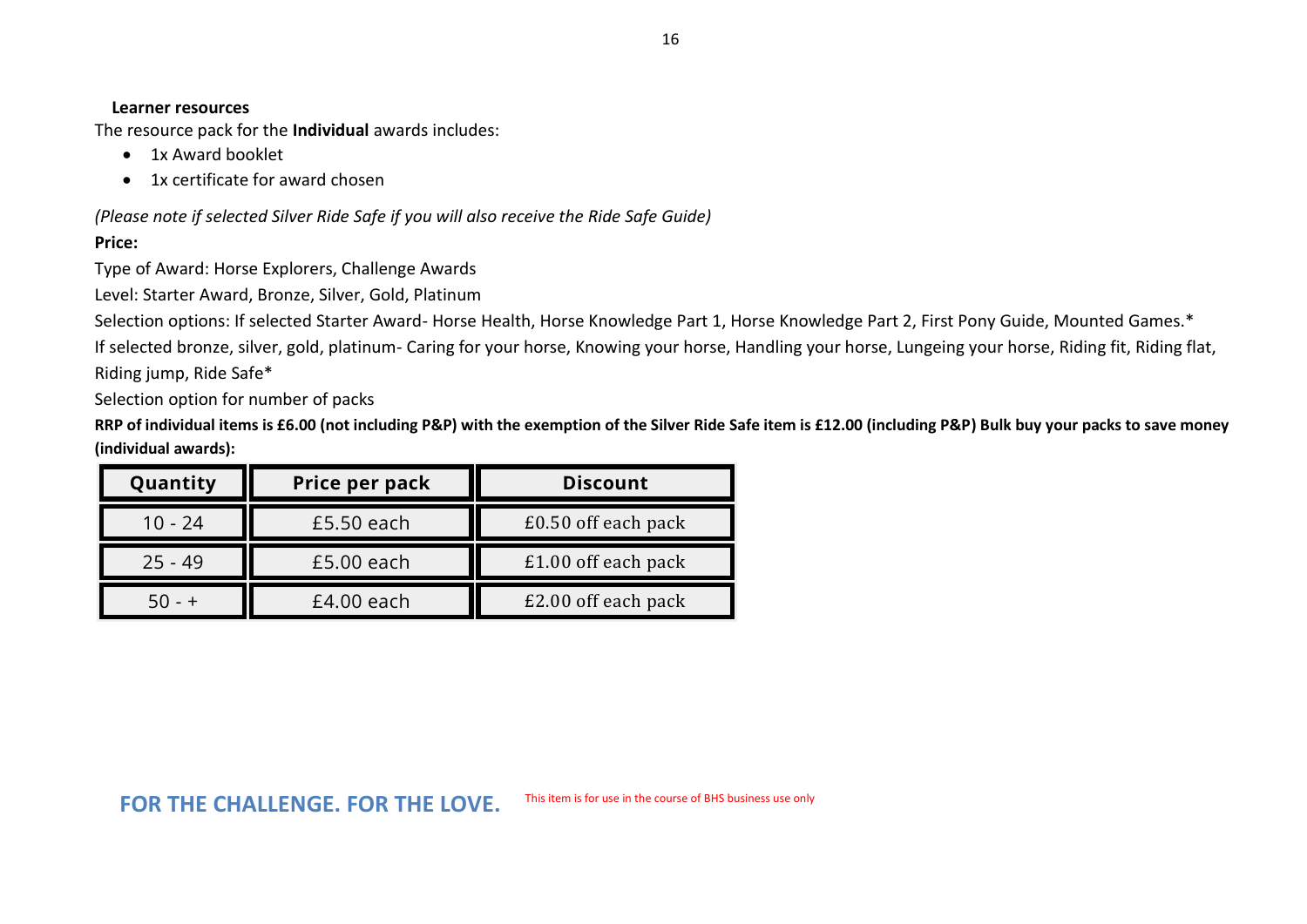The resource pack for the **Ride Safe** award includes:

- 1x Bronze Ride Safe Award booklet
- 1x Silver Ride Safe Award booklet
- 1x Ride Safe Guide
- 2x certificates (one for each award)

You select the type of pack you want either the Horse Explorers or Challenge Award

# **Price:**

Type of pack: Horse Explorers, Challenge Awards

Selection option for number of packs

**RRP of individual items is £15 (including P&P) Bulk buy your packs to save money (Silver Ride Safe):**

| Quantity  | Price per pack | <b>Discount</b>       |  |
|-----------|----------------|-----------------------|--|
| $10 - 24$ | £14.00 each    | £1.00 off each pack   |  |
| $25 - 49$ | £13.50 each    | $£1.50$ off each pack |  |
| $-50 - +$ | £12.50 each    | £2.50 off each pack   |  |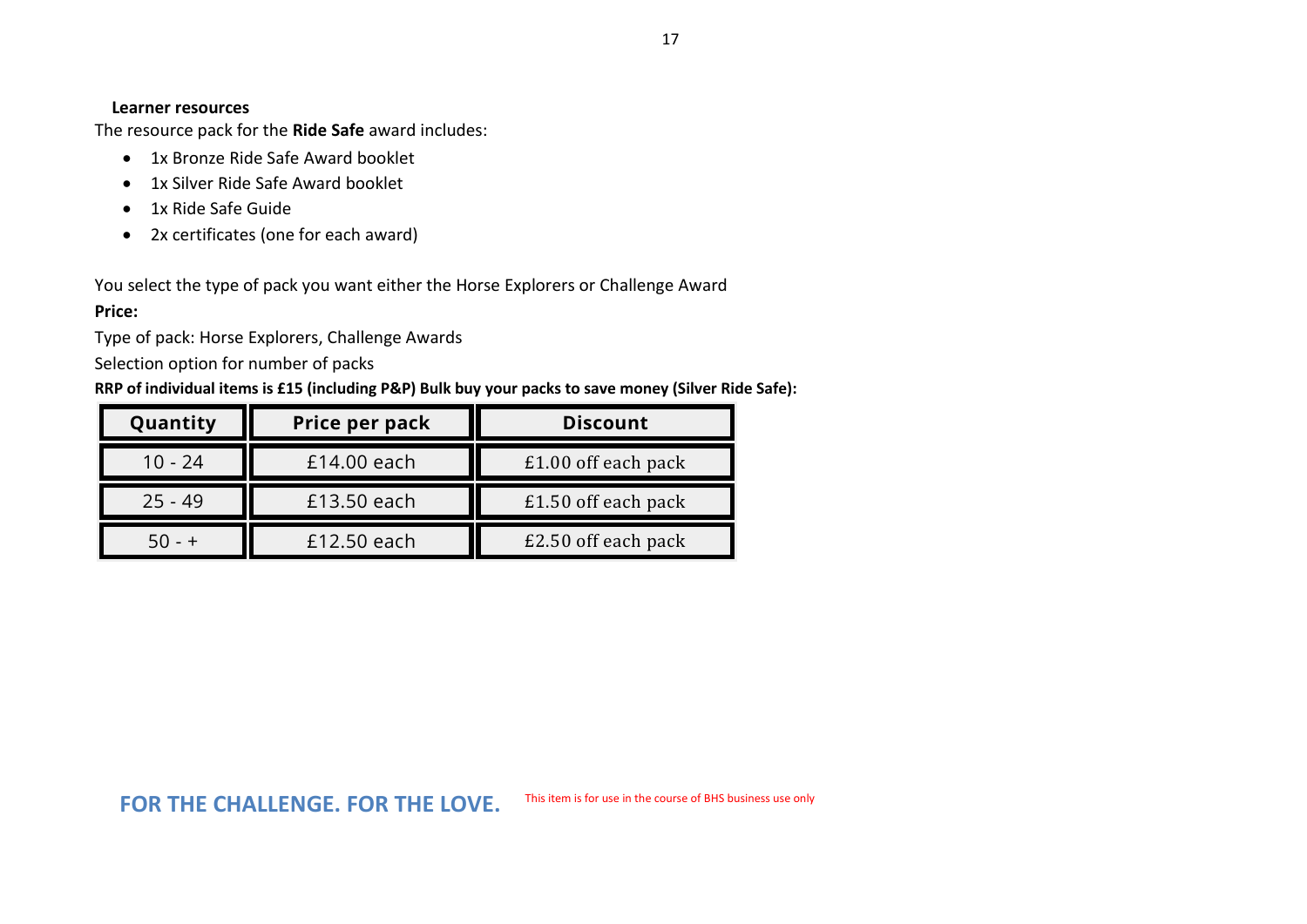The resources for the **Coach Pack** includes:

The perfect pack for you as a Coach to keep and refer to whilst delivering your sessions. You will get a copy of all booklets from bronze-platinum

- 1x Horse Health Award booklet
- 1x Horse Knowledge Part 1 Award booklet
- 1x Horse Knowledge Part 2 Award booklet
- 1x First Pony Guide Award booklet
- 1x Mounted Games Award booklet
- 1x Knowing your Horse Award booklet
- 1x Handling your Horse Award booklet
- 1x Caring for your Horse Award booklet
- 1x Lungeing your Horse Award booklet
- 1x Riding Fit Award booklet
- 1x Riding Flat Award booklet
- 1x Riding Jump Award booklet
- 1x Ride Safe Award booklet
- 1x Ride Safe Guide

You select the group either the Horse Explorers or Challenge Award

# **Price:**

Selection options: Horse Explorers, Challenge Awards\*

Selection option for number of packs\*

**PLEASE NOTE THAT THE HORSE EXPLORER OPTION WILL INCLUDE THE INTRODUCTION/BRONZE/SILVER HORSE EXPLORER BOOKS AND THE GOLD/PLATINUM CHALLENGE AWARD BOOKS AS THESE ARE NOT YET AN OPTION FOR HORSE EXPLORERS.**

**RRP of individual items is £50 (including P&P)**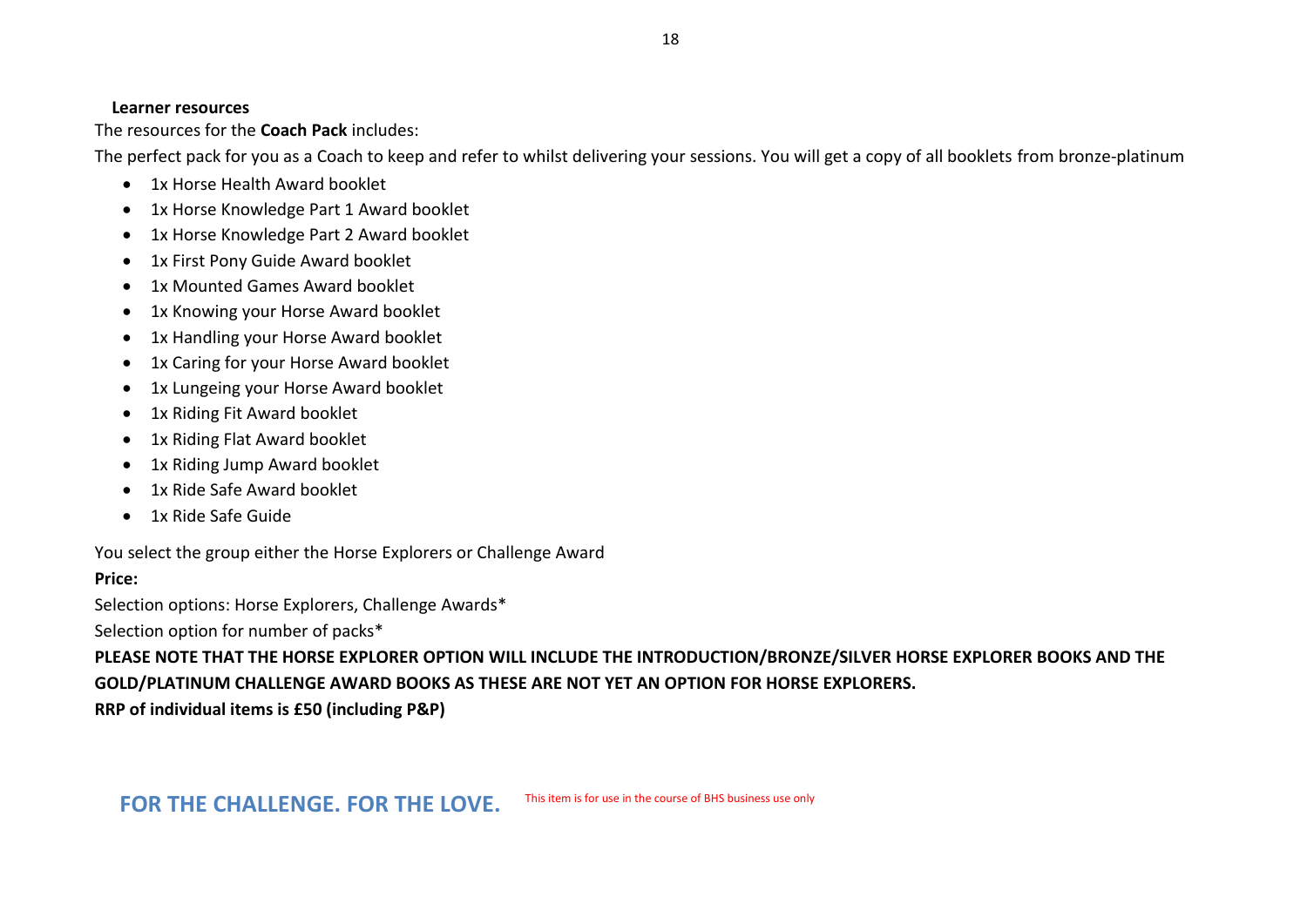#### **Reasonable Adjustments**

The BHS aims to promote equity, diversity and equality of opportunity within the challenge awards. We recognise that due to the practical nature of the awards, adjustments may need to be made in order to allow access for all applicants.

We recommend you find an appropriate time to discuss confidentially with each participant, their learning or physical requirements for the course. There is no formal reasonable adjustment form required to be completed for BHS HQ; so follow your normal procedure for recording and applying adjustments within your everyday lessons. Adjustments can be made to allow access for participants, but they must complete all the challenge criteria to complete an award.

If you have any queries regarding adjustments, please contact the Equine Excellence Team on 02476 840508.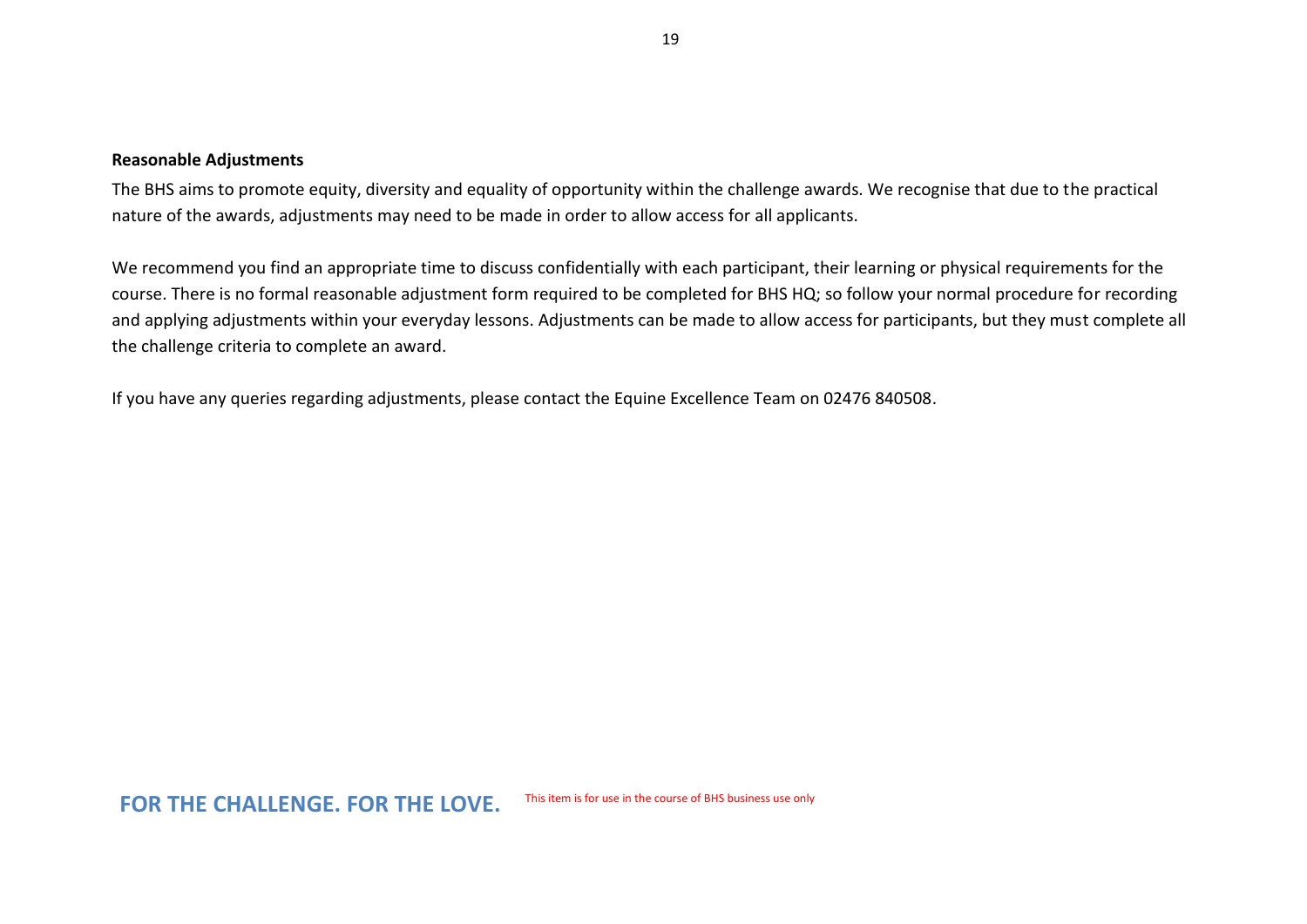

#### **Data Protection**

The BHS complies with the General Data Protection Regulation (GDPR) 2018. You should adhere to GDPR best practice. Further information regarding your responsibilities is included on the BHS Cloud and found at [www.bhs.org.uk/apcdataprotection.](http://www.bhs.org.uk/apcdataprotection) As a general guide, you need to have measures in place to ensure that information and data you collect from participants will be:

- Dealt with sensitively and used fairly and lawfully
- Used for limited, specifically stated purposes
- Used in a way that is adequate, relevant and not excessive
- Kept for no longer than is absolutely necessary
- Handled according to people's data protection rights
- Kept safe and secure

If you have any queries relating to GDPR please contact the Information Commissioner's Office at [www. ico.org.uk](http://www.ico.org.uk/)

#### **Office contacts**

For help or guidance with delivering the challenge awards, or if you wish to provide us with any feedback, please contact: [challengeawards@bhs.org.uk](mailto:challengeawards@bhs.org.uk) or call us on 02476 840508.